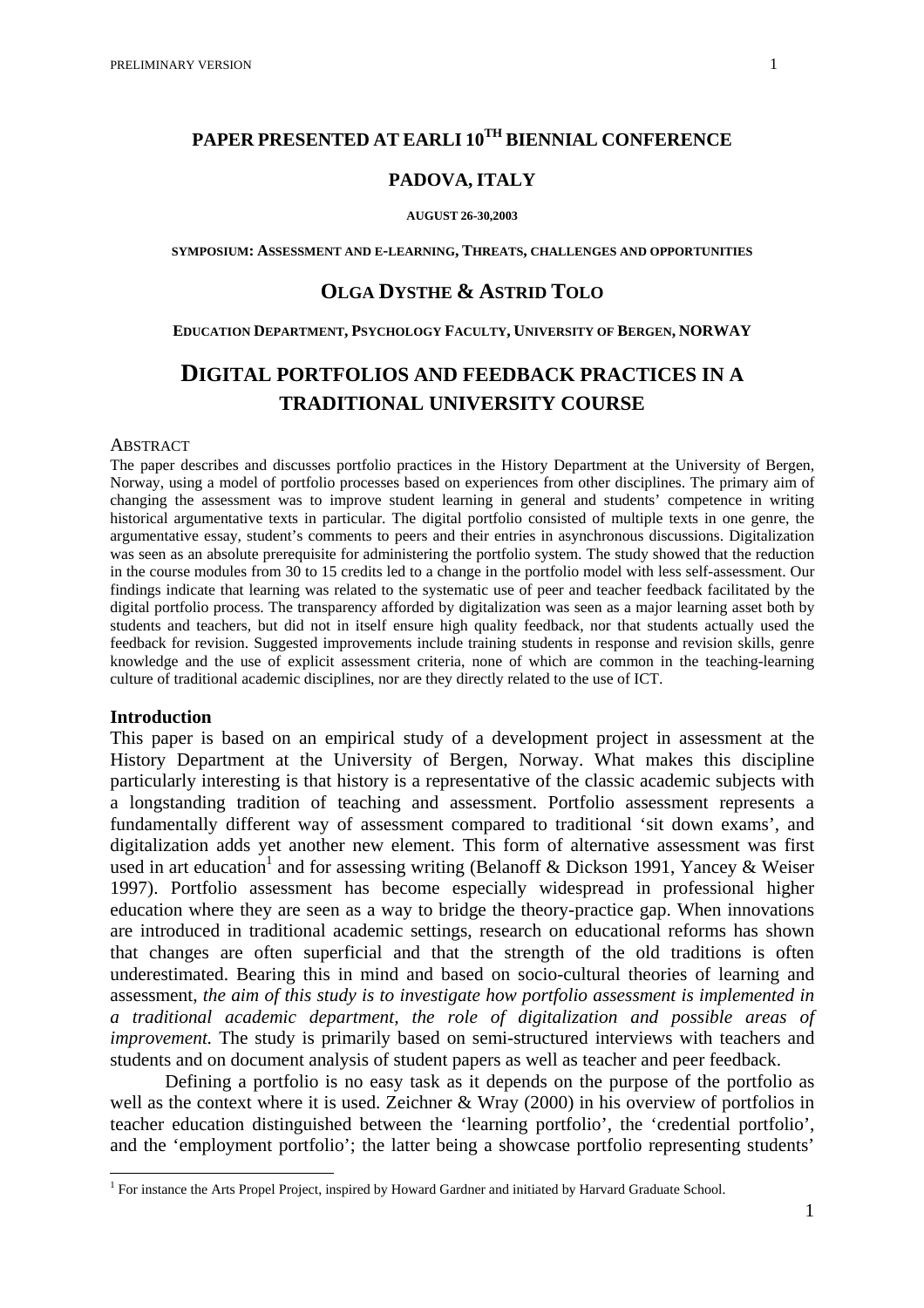best work and used when students applied for jobs (pp 615-616). The portfolio type we discuss in this article does not correspond to any of these categories. Portfolios used in university courses in the Humanities or Social Sciences can most often be labelled '*discipline based learning and assessment portfolios'*. In order to establish what are typical aspects of portfolios, we will turn to one of the most commonly used definitions is by Paulson, Paulson & Meyer (1991):

A portfolio is a purposeful collection of student work that exhibits the student's efforts, progress, or achievements in one or more areas. The collection must include student participation in selecting contents, the criteria for judging merit, and evidence of the student's self reflection (p. 60).

A digital portfolio is in addition "stored and organized digitally and utilizes digital tools in the learning process and in the documentation" (Otnes, 2002).

In international literature we find a great variety of portfolio models (Black et. al. 1994, Brown et al. 1997, Yancey & Weiser 1997), but common to most of them is "collection, reflection and selection", as well as the postponement of summative assessment (Hamp-Lyons & Condon 2000, Klenowski 2002). This means that the students collect documentation of their work in a working portfolio, reflect on both their learning process and on their work and make a selection for the presentation portfolio which will be summatively assessed. When describing portfolios in history, we will use as a point of departure a model (fig. 2, p 7) based on the definition presented above.

# **Research questions**

The overarching research question is: *What are the characteristics of digital portfolio assessment in history and what are the learning benefits and the unused potentials?* More specific questions are:

- 1. What contextual factors have influenced the assessment format?
- 2. What are the general characteristics of the portfolio model developed at the History Department and how does it differ from a 'collection-reflection-selection model?
- 3. What characterises the digital aspects and what are the benefits and the challenges?
- 4. How is the learning potential in digital and interactive feedback utilized and what can be improved?

## **Theory: Socio-cultural perspectives on learning and assessment**

From socio-cultural perspectives knowledge and learning are viewed as situated, social, distributed and mediated, dependent on language and dependent on participation in communities of practice (Vygotsky 1986, Lave & Wenger 1991, Wertsch 1998, Koschman 1999, Säljö 2000, Dysthe 2001). This represented a major shift from the views of learning that have been dominant in higher education, especially universities, where transmission of knowledge has been center stage. Socio-cultural perspectives govern our understanding of assessment as closely integrated in the learning processes instead of as a separate event after learning has taken place (Gipps 1994, Greeno, Collins & Resnick 1996).

#### *Portfolios as mediating artifacts*

The cultural historical school of Vygotsky, Luria and Leont'ev underlined the fact that human beings develop and use physical, technical and semiotic tools. Tools are intellectual and practical resources which we have access to and which we use to understand the world around us and to act on it. Portfolios are mediating cultural tools, and the physical and cultural aspects of them are important, as well as the rules and routines and processes the portfolios are surrounded by and embedded in. Traditional assessment focuses on products, while portfolios make it possible to document processes as well. Portfolios mediate learning, and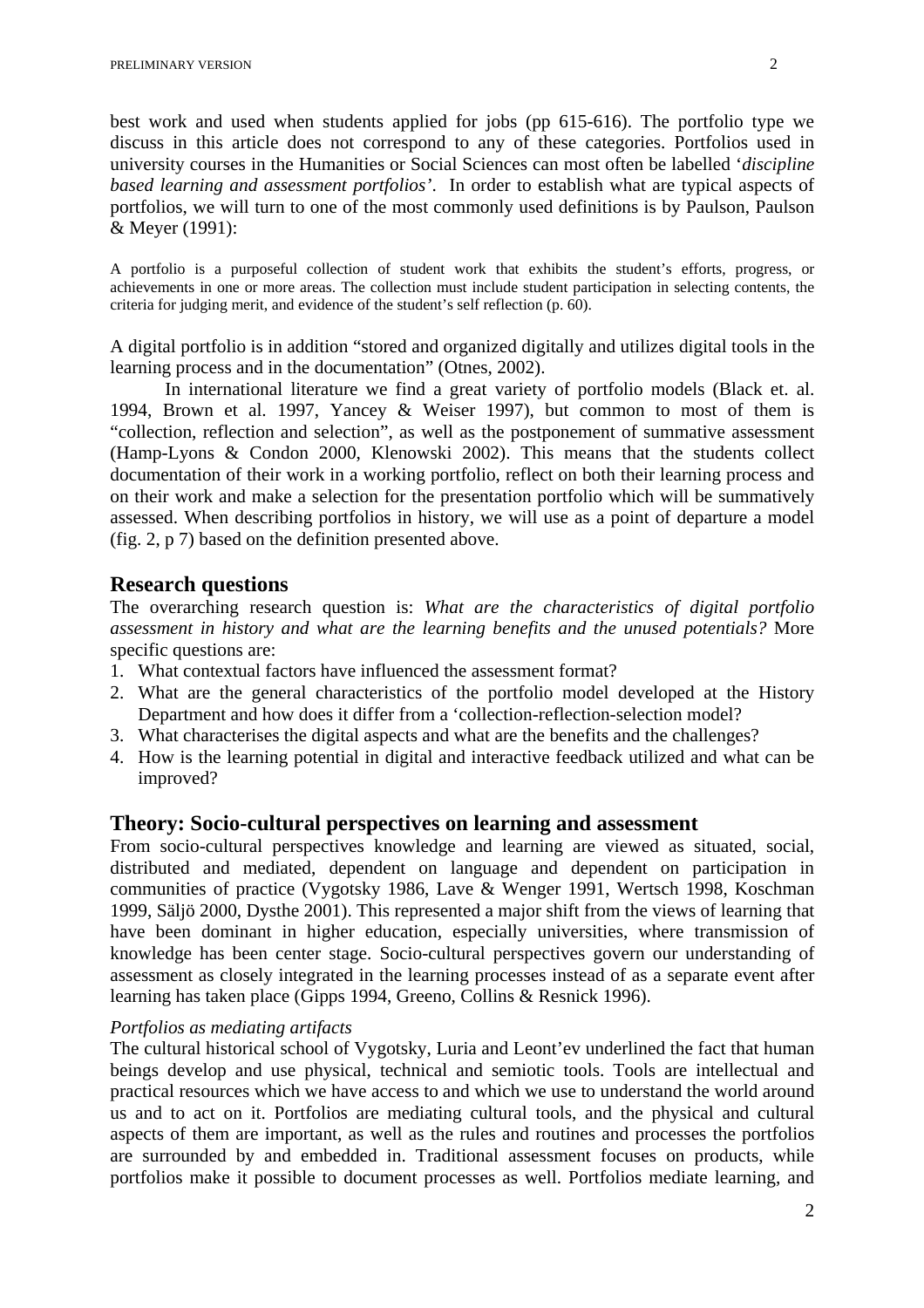digitalization of portfolios provides an interesting example of how learning processes change when the mediating tool changes. The first step is often to use digital portfolios just as a different medium of storage and administration, and the next one is to ask what new learning potential digitalization can offer (Otnes 2002).

#### *Learning as situated, social and distributed*

The term 'social' is used in at least two meanings when related to learning (Wertsch 1998); one emphasizes the historical and cultural *context* which the learner is situated in, the other the relational and interactional aspect. Both are relevant on to portfolio processes. Important aspects of the cultural contexts in higher education are the one hand related to institutional traditions in general and disciplinary differences on the other. We will therefore elaborate both the Norwegian university setting and history at the University of Bergen.

Using portfolios means that the development and knowledge *production* is in focus instead of knowledge *reproduction,* the notion that knowledge is *distributed* becomes of practical importance in the learning activities. Learning is expanded when the individual draws on skills and insights of other students. Digital portfolios may open up new opportunities of making visible how the knowledge of different students complement each other, especially when they gain access to other students' portfolios. Do the portfolios reflect not only the contributions of each member but also the 'added learning value' of dialogical interaction of different voices, for instance through students' use of peer feedback? (Dysthe 1996). To answer this question very detailed text analysis would be necessary, and this study just gives an indication of an answer based on the interview material.

From a socio-cultural perspective language is not just a mediating tool for learning, but closely bound up with thinking itself (Vygotsky 1986). In history writing is acknowledged as a major thinking and learning tool (Oldervoll 1996) and language is part and parcel of all phases of portfolio work in this department.

## **Method and material**

The research questions and the theoretical foundation warranted a qualitative approach, with semi-structured interviews with teachers, tutors and students as its main database together with students' texts. In addition we had access to the statistical results of the course evaluation surveys made by one of the course assistant responsible for the technical aspects of the learning management system KARK. Four of the teachers who had been teaching portfolio assessed courses were interviewed, in addition to the Director of Studies and the Administrative Head. These interviews were conducted in their offices and lasted for  $1 \frac{1}{2} - 2$ hours each. They were taped but not transcribed; instead copious notes were taken and written up immediately after. Only two of the four teaching assistants (tutors) who had agreed to a focus group interview actually showed up, but as one was very experienced and the other rather new as TA, they supplemented each other very well. This 2 ½ hour interview was transcribed and so were six interviews with individual students. Care was taken to include a variation of students regarding grades and portfolio experience, but making a random choice within categories. The text material was analyzed using standard methods of iterative reading and establishing categories that emerged from the material as well as using pre-determined, theory-driven categories. The triangulation of informant groups validates the results, as they corroborate findings to a high degree. The statistical result of the survey is an additional corroboration, as will be shown when discussing the findings.

### **Contextual factors influencing assessment in history**

The Norwegian universities have been strongly influenced by the German Humboldt idea of a university, emphasizing institutional independence, academic freedom and research based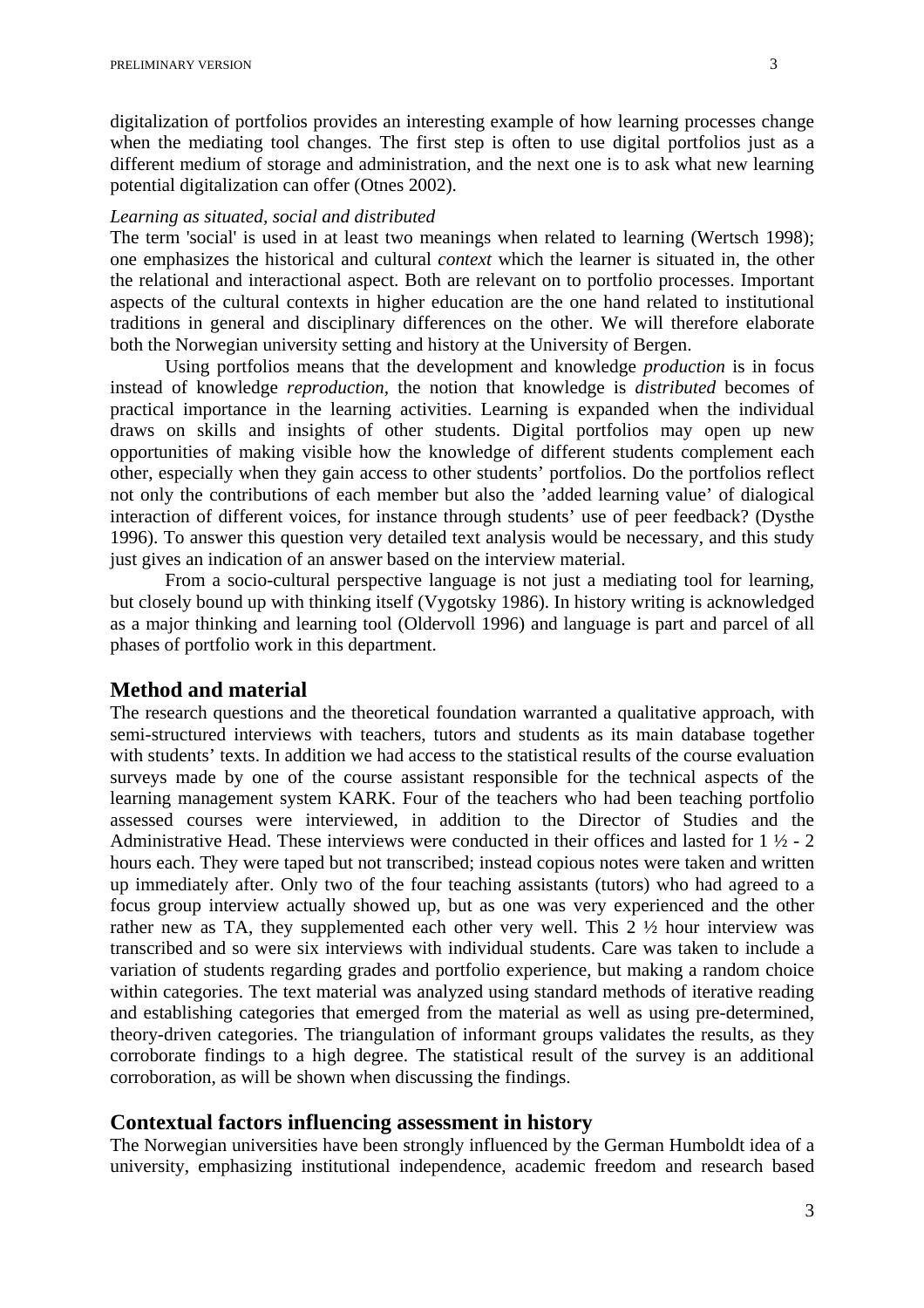teaching. 'Academic freedom' has been a key concept in all countries, but it may be interpreted differently depending on the system. It always, however, involves some measure of institutional autonomy which guarantees freedom of teaching, learning and research. At our universities academic freedom has been interpreted by many faculty members to also include students' freedom to choose whether to attend lectures or write papers. Regular academic essay writing has therefore not been common in most Norwegian undergraduate courses.

While our intellectual links were strong with Germany before World War II, they have been equally strong with the USA after the war. Many graduate students have taken their Ph.d. at American universities and a great number of university professors spend their Sabbatical year in the same places. This means that many university teachers have experience from the American system at the top ranking universities and wanted to change what has been called "the exam giving university" in contrast to the Anglo-American «instruction giving university" (Øverland 1994). Somewhat exaggerated it can be said that while American university students "take courses", students at Norwegian universities have "taken exams". For Norwegian students the 'contract' with the university was the curriculum list of texts on which exam questions were based. What students did in the meantime in order to aquire the required knowledge, was in principle their responsibility. It follows that *students' grades only depended on the final exam, and a very strong emphasis on external assessors* in order to secure fair evaluation. Even though handing in written papers has been advocated as a good way of preparing for the exam, there has always been a strong resistance both among teachers and students to make written papers compulsory at undergraduate level. At master level, however, demands on students' writing have been very high. Over the last few years, pressure on the universities regarding productivity measures, effectivity and quality control, has put a focus on factors that explain why many students exceed the normal time frame. One of them is lack of practice and feedback on writing.

## *Reform in Norwegian higher education: changing the"exam-giving university"*

A sudden rise of interest in portfolios in Norwegian higher education is due to a major educational reform, instituted by Parliamentary Proposition 27/2001 and put into practice in all institutions by autumn 2003. It is generally called the "Quality Reform", and a major purpose is aligning the Norwegian higher education system to international systems regarding organization, length of study, grades etc. An important pedagogical aspect of the reform is the improvement of the learning environment by focusing on student active teaching methods, integration between teaching and assessment and closer follow-up of students through continuous feedback. Since portfolios were specifically mentioned in the proposition as one example of alternative assessment forms, portfolio assessment has been tried out or planned over the last couple of years in a variety of disciplines at our universities as well as in professional education. The reform documents also emphasize the crucial role of ICT in improving student learning, but the technology optimism that characterizes the government's discourse, is not shared by most university teachers.

The Quality Reform has a double face, as it is clearly aimed at effectivity at the same time as it also mirrors the global shift in education from delivery and reproduction of content to constructive learning theories and more student centred learning. One example of the latter is the emphasis on the integration of assessment and teaching. Assessment systems are notoriously resistant to change (Gipps 1994, Shephard 2001),and when the History Department at the University of Bergen introduced portfolios, it can be seen as a major step forward towards more student centred learning  $2$ , which in several ways differs fundamentally

<span id="page-3-0"></span><sup>&</sup>lt;sup>2</sup> 'Student-centred learning' has been variously defined, but is usually seen to embody the following tenets:

<sup>&</sup>quot;reliance upon active rather than passive learning, an emphasis on deep learning and understanding, increased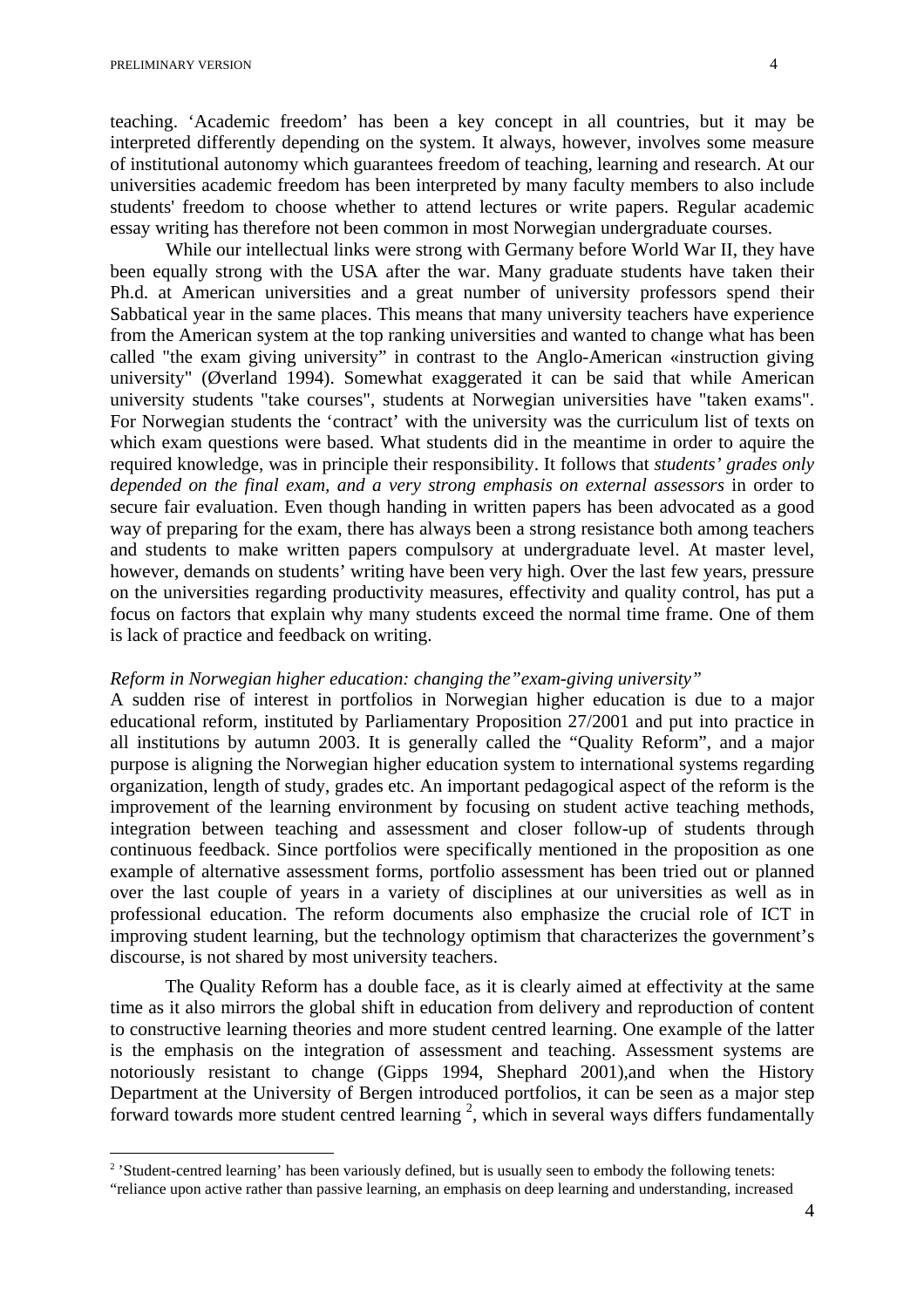from the more conventional approaches to teaching and learning most often found in Norwegian universities. Other important aspects of university tradition which have shaped the expectations of students entering the university, is on the one hand the focus on the individual student as a self contained entity and on the other hand the academic authority of the professor. When the History Department introduced portfolio assignments where students were supposed to share their drafts as well as their comments with fellow students, such forms of interaction challenged both these aspects and changed the expectations to both students and teachers.

## *The History Department*

History is in itself a traditional academic discipline and not intuitively the place to look for new pedagogy. The History Department at the University of Bergen was, however, the first department to introduce ICT as a pedagogical tool on a large scale, and a net based learning platform, KARK, was developed at the department in 1992. This has had the effect that ICT in this department is not seen as not externally pushed, but internally owned. Because writing is regarded as an indispensable learning tool in history, KARK was designed to fit the needs of teachers giving feedback to student papers as well as giving students access to each others papers. From the very beginning it was seen as important to create a community of learners, and one aspect of this was the discussion forum. Unlike the experience in most disciplines using asynchronous discussion forums, student participation has been continuously very high, with a number of student initiated discussions running throughout each semester.

Another aspect of the departmental culture that is important in order to contextualize the digital portfolio project, is that, contrary to the situation in many academic disciplines, teaching has always had high status at the Department of History. The faculty has taken a keen interest in student evaluations, manifest in the fact that the department won a national award in 1998 for high quality student evaluation system. Discussions of how to improve teaching have been ongoing and when portfolio assessment was announced as an alternative assessment form in the Quality Reform, the education board immediately decided to launch a digital portfolio project in the autumn semester of 2001 and in the spring and autumn semester 2002, asking for volunteer students for a portfolio test project (see survey below). The results were good, in the sense that both teachers and students were satisfied and the grade average improved, and the department decided to upscale the project in spring 2003 as the normal assessment form for all 160 students at basic level ("100-level") and all 40 students at advanced level ("200 - level").

# **Characteristics of portfolio assessment at the History Department**

# *Overview of the development of portfolio assessment 2001-2003*

While KARK, the local LMS, was developed by one of the teachers, Jan Oldervoll, from 1992-95 and used for writing and discussion forum, the first students (30) tried out portfolio assessment in 2001. The working portfolio during the first four semesters consisted of 6 papers, all with student and teacher feedback. The students selected 4 papers for the presentation portfolio, which in addition consisted of response texts and discussion entries. The summative assessment of this portfolio was supplemented with a two hours school examination, and the possibility of an oral exam if the discrepancy between the portfolio grade and the oral grade was big.

responsibility and accountability on the part of the student, an increased sense of autonomy in the learning, an interdependence between teacher and learning (as opposed to complete dependence or independence" (Fay, 1988, quoted from Lea et al. 2003, p 322). In addition student and teacher reflection on the teaching and learning process is usually included in a definition of a student-centred approach.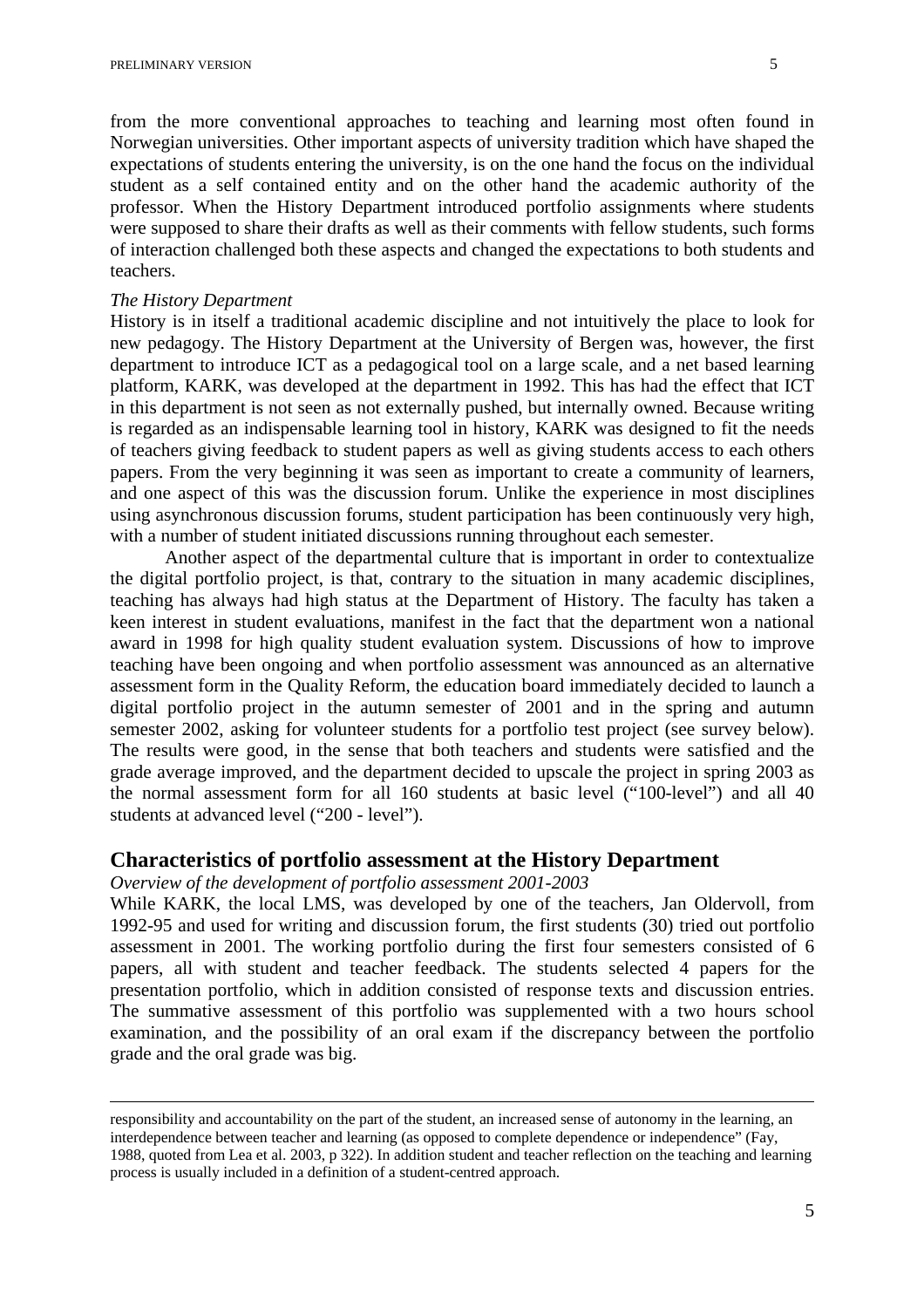| Sem                 | Course                         | Credits<br>(study<br>points) | <b>Number</b><br>of stud | Papers<br>in work.<br>portfolio | Papers<br>in pres.<br>portfolio | 2hrs trad.<br>written<br>exam | Oral<br>exam   | Respons<br>& debate<br>graded | Grade<br>average | Assess-<br>essed<br>by:          |
|---------------------|--------------------------------|------------------------------|--------------------------|---------------------------------|---------------------------------|-------------------------------|----------------|-------------------------------|------------------|----------------------------------|
| Autumn<br>2001      | Norweg.<br>history             | 30                           | 23                       | 6                               | 4                               | yes                           | (yes)          | Yes                           | 2.3              | Teacher<br>+external<br>assessor |
| Spring<br>2002      | World<br>history               | 30                           | 31                       | 6                               | 4                               | yes                           | (yes)          | yes                           | $2.7$ (all)      | yes                              |
| Autumn<br>2002      | Norw.<br>history               | 30                           | 7                        | 6                               | 4                               | yes                           | (yes)          | yes                           | 2.0              | yes                              |
| Spring<br>/aut 2002 | Old<br>history                 | 30                           | 102                      | 6                               | 4<br>92 pf                      | Yes                           | (yes)          | yes                           | 2.6              | yes                              |
| Spring<br>2003      | Modern<br>history<br>100-level | 15                           | 160                      | 4                               | 4<br>141 pf                     | n <sub>0</sub>                | no             | yes                           | 2.5              | Tutor<br>+external<br>assessor   |
| Spring<br>2003      | Modern<br>history<br>200 level | 15                           | 40                       | 1 term-<br>paper<br>4 drafts    |                                 | n <sub>0</sub>                | n <sub>0</sub> | n <sub>0</sub>                | 2.4              | yes                              |
| Autumn<br>2003      | Old<br>history                 | 15                           | 120                      | 3                               |                                 | yes                           | no             | Respons<br>only               |                  | yes                              |

Fig. 1: *Overview of the development of portfolio assessment 2001-2003: from small scale to full scale*

Due to good evaluation and higher completion rates, the department in 2002 decided that all students of the course "Old history" would use portfolios. From 2003 portfolio is instituted as the regular assessment mode for one of the two main courses each semester. Altogether 200 students were assessed solely by portfolios in the spring semester (160 basic students and 40 advanced students). <sup>[3](#page-5-0)</sup>The plans are, however, to reintroduce the 2 hours written exam in order to ensure wider coverage. The basic students wrote 4 papers (2000 words) for the portfolio, the advanced students wrote a self-chosen term paper. The four versions of the latter, including peer and teacher comments, were collected in a digital portfolio and handed in for final assessment.

### *Portfolio processes in history – a comparison with a model of analysis*

In order to highlight characteristic features of portfolios used in history, we have chosen to use a model of portfolio processes developed by Dysthe & Engelsen (2003). This is based on a "collection- reflection - selection framework, where students produce artefacts that are collected in a working portfolio, reflect on their quality and select the items for the presentation portfolio, which is then assessed by a teacher and an external assessor. Critical factors in Learning phase 1 are 1) how learning activities are organized (for instance lecture based, project based, student or teacher centred), 2) to what degree students rely on individual work or are involved in interactive, cooperative or collaborative activities, 3) what ICT is used for and what digitalization involves 4) what are the feedback practices (formative assessment) and 5) meta-processes like reflection, self-assessment and use of criteria. Learning phase 2 designates the learning potential in selecting artefacts for the presentation portfolio.

Our model is primarily a descriptive and analytic tool and is meant to help identify critical factors for improvement in different phases of the portfolio process.

<span id="page-5-0"></span><sup>&</sup>lt;sup>3</sup> Of the 92 basic portfolio students in 2002, 32 were women and 60 men. For 62 % of the students history was their first subject at university after the introductory philosophy course. 82 were fulltime students and one fourth had extra jobs.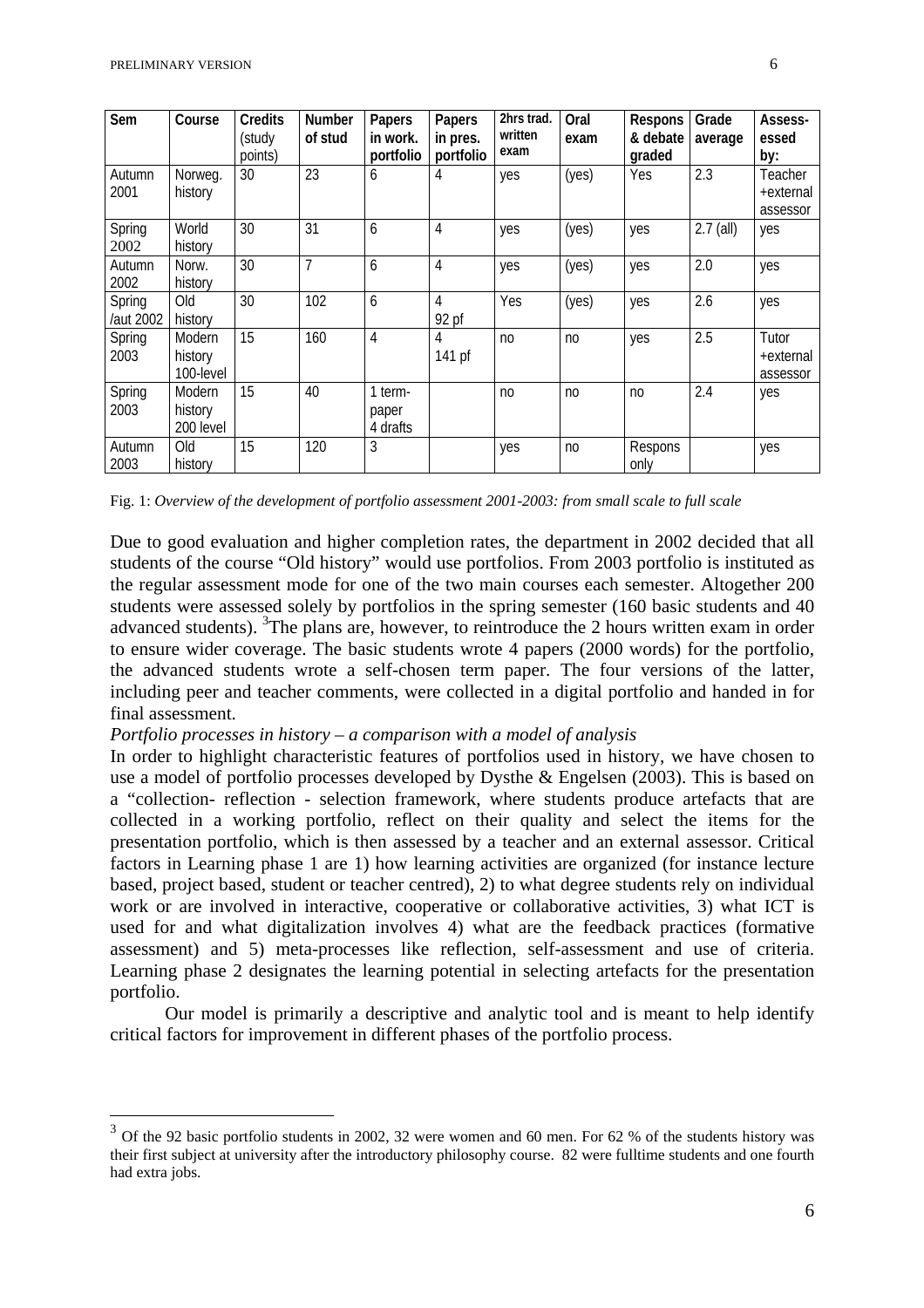

*Fig. 2. Portfolio processes (Dysthe & Engelsen 2003)*

## *Description of portfolio processes in history*

A striking difference between Fig. 2 and Fig. 3 is that in the latter the working portfolio is identical with the presentation portfolio and as a result there is no Learning phase 2. When there is no selection, there is no pressing need for students to reflect on or discuss quality critera and engage in self-assessment. The reason for this change is to be found in the



*Fig. 3: Description of portfolio processes in history spring semester 2003*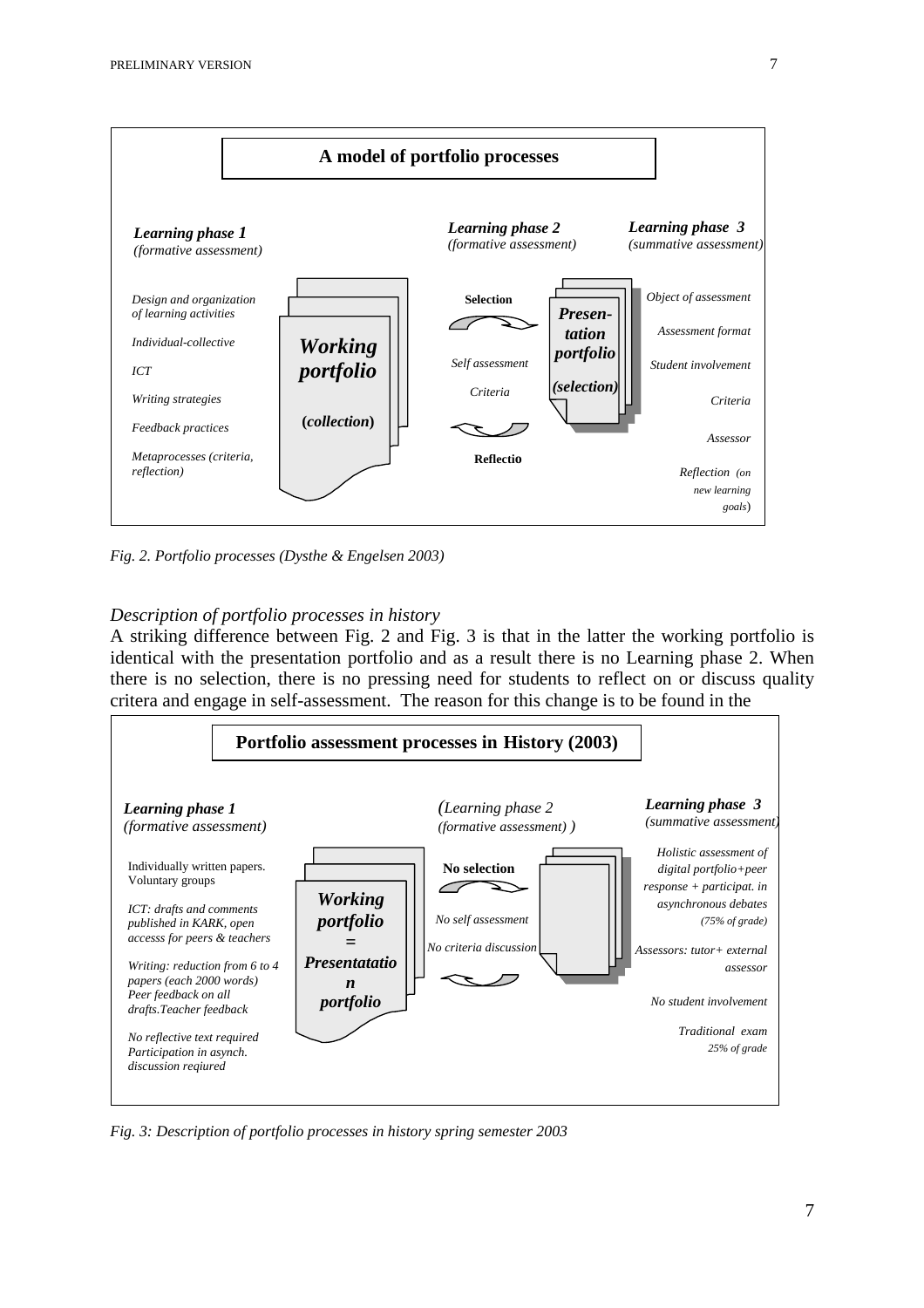reduction of the size of the modules (courses) from 30 credits to 15 credits. Students now take two parallel modules pr. semester and there is less time for writing papers in each (from 6 earlier to 4 papers, each 2000 words). In the first 2001 portfolio project, students had to write an argument for the inclusion of the 4 chosen papers of the 6 produced. According to one of the teachers the lack of choice reduces the learning benefit. In portfolio literature selfassessment is also seen as one of the main advantages of a portfolio system (Hamp-Lyons, Yancey & Weiser 1997, Klenowsky 2001).

*One major finding is that the Quality Reform, which advocated portfolio assessment in order to improve learning, reduces the possibilities of establishing an optimal portfolio model, irrespective of the fact that digitalization has facilitated the administration and organization*. This is indeed a paradox with far reaching consequences, as it affects a great number of disciplines where traditional exams are exchanged for portfolio assessment (Dysthe & Engelsen 2003). We will argue that it affects the very core of portfolio assessment and reduces an innovative assessment form to just a version of grading course work.

In the Paulson & Paulson definition quoted earlier and also in the portfolio model presented in fig. 2, reflection is a vital element. As we have seen there was a certain element of reflection in portfolios before the reform reduced the size of the modules. The reflective text was related to the selection of 4 of the 6 student texts for the presentation portfolio, and when this disappeared, so did reflection. It would have been possible to include reflective texts in the portfolios, but the teachers did not see reflection as a key learning process. This is noteworthy in view of the importance of meta-cognitive processes in constructivist learning learning theory and the emphasis on reflection in literature on learning in higher education during the last decades. Many university teachers, however, do not regard educational theory as relevant and involvement in activities that are not directly discipline oriented, like metacognitive reflection, are often regarded as a waste of time. Not surprisingly, students will adopt the same attitude. Portfolio research in other settings, for instance in Academic Writing, indicates nevertheless that reflection and self-assessment has a positive effect on learning and that the transparency of digitalized portfolios provides inexperienced students models of how to do write reflective texts, which is an uknown genre to many students.

### *The summative assessment practice of the modern history course*

The portfolio consisted of 4 papers, students' 12 peer response comments and a link to their participation in the asynchronous debates. The quality of the latter two could add or subtract 1-2 points to the portfolio grade. <sup>[4](#page-7-0)</sup> There was for instance a student whose grade was raised from 2. 2 to 2. 0 due to excellent feedback and debating activities. This may be an example of competence or skills' assessment, but what actually seems to be assessed is a combination of active participation, feedback competence and debating skills.<sup>5</sup> *The practice of including peer feedback (peer assessment) in the summative assessment of students, is innovative in a traditional academic discipline in Norway, and it certainly sends a strong message to the students about the importance and value of this activity.* To train students for this task would therefore be consistent with this message. The digitalization of portfolios facilitated this development as the transparency of the medium legitimizes that assessment is open to peer insight.

<span id="page-7-0"></span> $4$  Spring 2003 was the last semester with the old grade system, using numbers 1-4 and all decimals (4 = fail, 1 is top). The common international system of A-F is part of the Quality reform changes.

<span id="page-7-1"></span><sup>&</sup>lt;sup>5</sup> From next semester only feedback will count towards the grade. Students have rated the learning effect from debates consistently low, while many teachers disagree and think it is a useful learning forum. According to the teacher assistants, however, many students just enter the debate in the last week before assessment time in order to fulfil the requirements.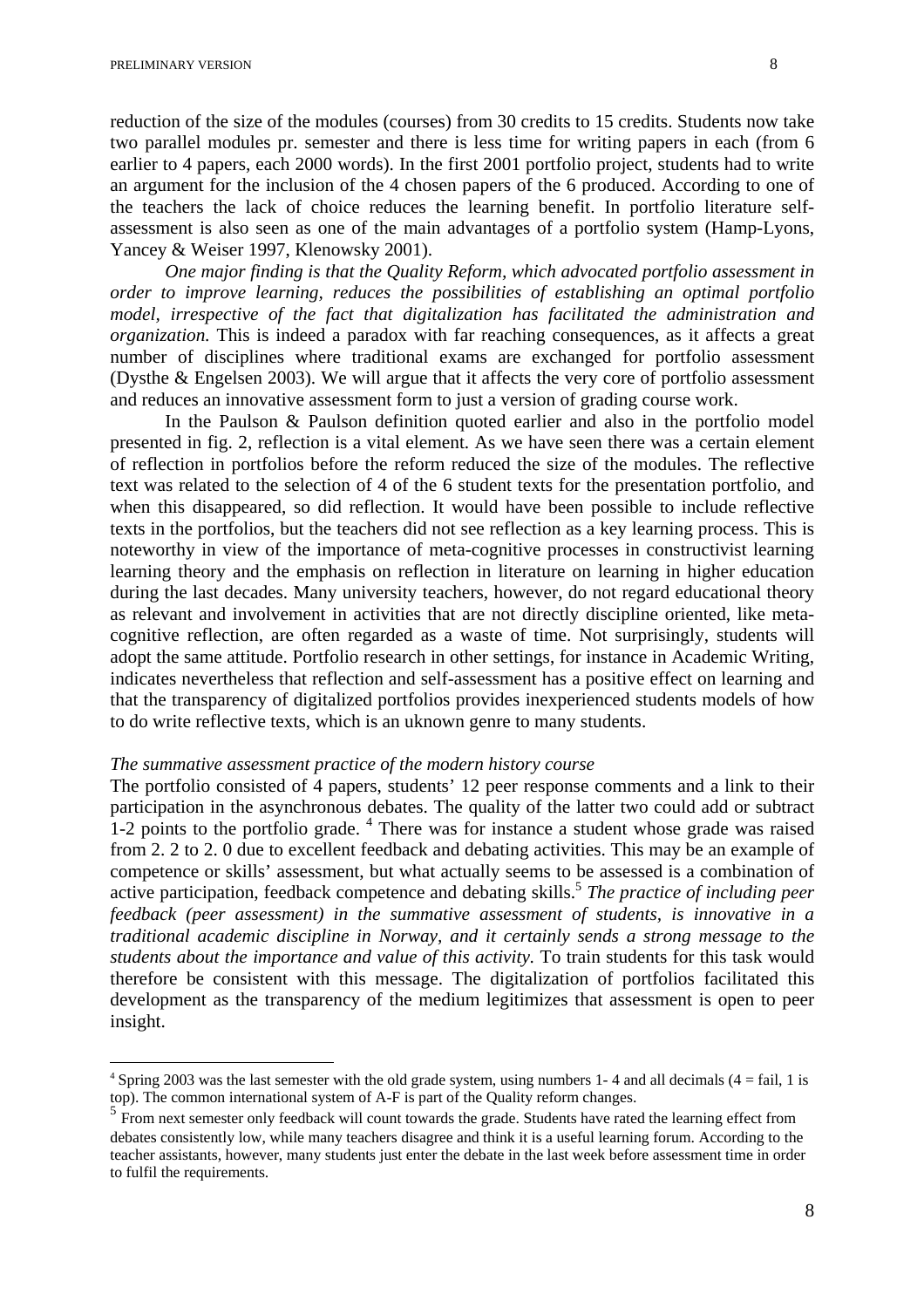Another new aspect of assessment brought to the fore by portfolios was *product versus process assessment* and digitalization is a prerequsite for the latter. The traditional assessment culture has rejected process assessment, and the fact that the History Department has seriously discussed how to evaluate students' development process in writing argumentative essays and not just the end product, is a testimony to the transition in pedagogical thinking. The practical problems involved in fair assessment of process, however, led to the 2003 decision to base the grade on a holistic assessment of the portfolio, letting the last essay count most. The tendency to return to traditional product assessment is even clearer in the advanced course where only the final draft will count towards the grade from next semester.

# **The digital aspects of the portfolio assessment system – a discussion**

The History Department had never used paper-based portfolios and digitalization was more or less taken for granted; also because the learning management system KARK was specifically designed by a colleague in order to support writing processes. All the interviewed teachers stated categorically that digitalization was absolutely vital. When they elaborated this, it that became clear that what they meant was that *the administration of a portfolio system* with so many students would have been impossible to handle for the administrative staff.

"Filing cabinet or learning arena?" is the provocative title of an article by Hildegunn Otnes based on a digital portfolio project in three Norwegian teacher education institutions (Dysthe & Engelsen 2003). Otnes states that digital portfolio too often turns out to be little more than a filing cabinet; an easy way to administer multiple drafts and deadlines, while the media-specific learning potentials are ignored. Such possibilities are for instance hidden in the broad terms *interactivity, multimediality, and hypertextuality* and Otnes insists that digital portfolios should make visible how the technology affects learning and how they are qualitatively different from non-digital portfolios (Otnes 2003, p 89 ff). The history version of portfolios utilizes *interactivity in the form of an extensive feedback system* that we will describe in more detail. There was agreement among our informants that this constituted the major learning benefit in their digital portfolio system.

The possibilities in multimediality and hypertextuality, however, was not used and we will first discuss why these qualitatively new learning opportunities were not even considered. As we have seen, a major learning goal for the module in the basic course in Modern History was to train students in argumentative historical writing. Multi-medial texts (visual or auditive) did not fill this purpose, since students needed training in writing this particular genre. According to the teachers hypertext is also usuited because the principles of a hypertextual structure runs contrary to the logical structure necessary in an argumentative essay. The very point of a hypertext is to leave it open for the reader to find his or her path through the text, while the point of the essay is to make the reader follow the author's convincing presentation and argumentation. It is conceivable, however, that with a wider time frame of the module, teachers could have experimented with a greater variety of genres, including hypertext, which could have facilitated the development of argumentative writing in non-traditional ways. Again, the rigidity of the module system also restricts pedagogical experimentation, as we have found in other institutions.

In a study of digital portfolios in two teacher institutions in Norway, Vestfold and Stord/Haugesund, Dysthe & Engelsen (2003) found that beside the use of hypertext, qualitatively new learning opportunities occurred when *cross-institutional student projects* were facilitated by the communication technology. Students collaborated across sites in several literature projects, thus using the distributed knowledge of fellow students. This example makes it obvious how the disciplinary characteristics, the teaching traditions in different institutions and the particularities of the course goals may open or close the door of opportunity in digital portfolios. A history course in a teacher institution would, for instance,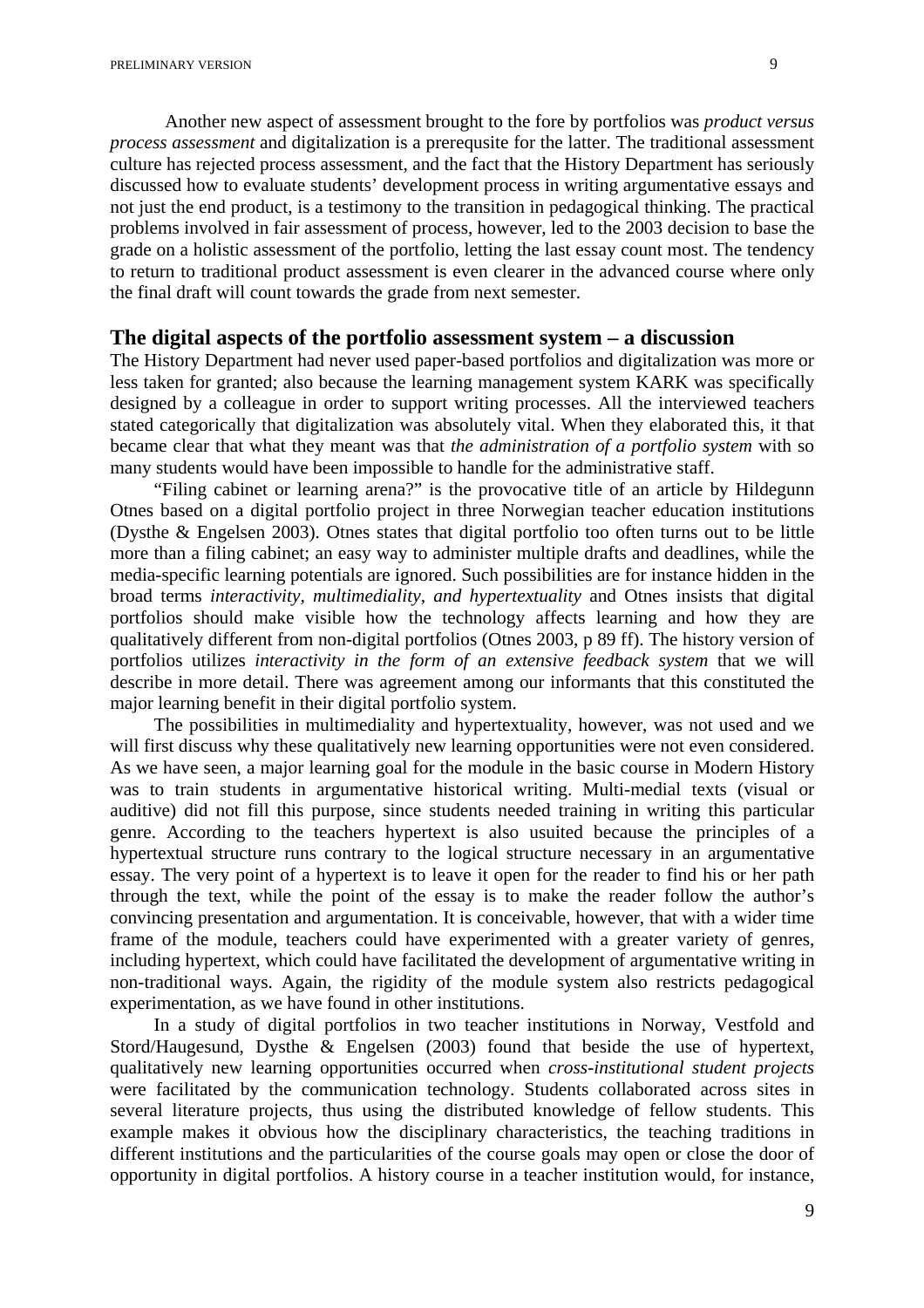have included in its goal a didactical component, and thus opened up a great variety of documentation genres similar to the literature projects. Traditional academic disciplines rely on a very limited number of academic genres and this restricts their use of the possibilities offered by the digital medium. [6](#page-9-0)

History has an impressive record of active use of *the asynchronous discussion forum*. Contrary to what has been reported in international literature across disciplines, this department has succeeded in getting students to initiate and carry on a number of discussion each semester. Perhaps these could have been tied closer up to the portfolio itself, for instance by including different types of discussion entries (Bonk & King 1997). Maybe then the students would have connected the discussions better to the actual learning goals of the course. The evaluation survey showed a surprising low percentage of students (17 %) who listed high learning benefit from this activity. For this reason it has been decided to omit discussion entries from the portfolios from next semester, thus making the portfolio even more of a mono-genre.

This discussion has shown that although digitalization of portfolios is taken for granted in this history department, the learning potential may not be fully utilized. In the following we will describe the open feedback system in more detail and discuss in what respect the digital medium is instrumental in facilitating learning and what other factors are crucial.

# **The learning potential in digital and interactive feedback – critical factors**

*Compulsory peer and teacher feedback and the influence of digitalization*

Feedback is increasingly understood as crucial for learning (Black & William 1998). In the History model of portfolio assessment the feedback system is arguably the most important innovation, first, because is it *compulsory* and thus has an impact on all students, second, because the *transparency* of the medium makes public what has previously been the most private arena in teaching. These two aspects are interwoven and cannot be compeletely separated in the analysis.

Teachers have always provided feedback to the few students who have handed in voluntary papers, but our informants agree that the quality of the feedback they provide has increased because they have to publish written feedback in KARK. Peer feedback is, however, a recent phenomenon at Norwegian universities, and when used, it is normally voluntary. Students in this portfolio model are not only encouraged to respond to each other; they are forced to do so by the following means: 1) teacher (tutor) feedback is not given to a student draft until two students have responded; 2) students who systematically fail to respond to peers will fail; 3) the final grade also includes assessment of the student's response competence. This means that each student has to give written feedback to 8 peer papers during the course. KARK invites comments after each paragraph as a pencil and space emerge in the document for comments. Students are supposed to comment throughout the draft and not just at the end.

## *Effects of transparency and accessibility: interactive dialogues and distributed learning?*

The most open portfolios are identical with home pages on the Internet, where there in principle are no limitations to access and where students publish for and often interact with varied audiences. Vestfold University College initially chose this model (Otnes 2002, 2003). All LMS require password, and choice has to be made about who has access. At the History Department student texts and student and teacher response were accessible in KARK to

<span id="page-9-0"></span> $<sup>6</sup>$  Some of the learning platforms in the market also restrict the pedagogical possibilities and consolidate</sup> old ways of learning (Håland & Bostad 2002).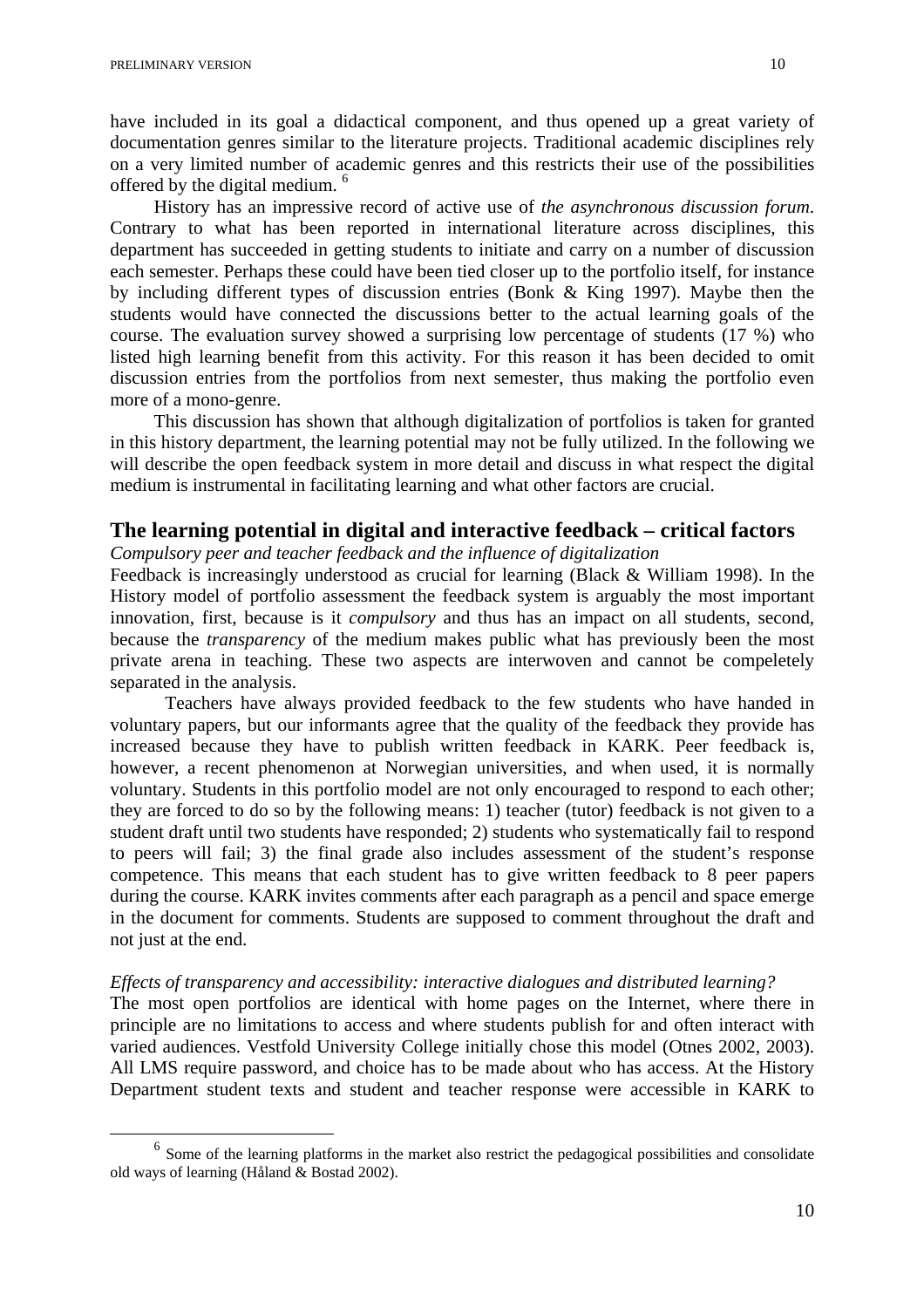everyone on the course. Such transparency is impossible without the digital medium, and our interpretation is that this was the main pedagogical benefit directly attributed to the medium. But there is nothing automatic about learning effects, and the crucial question is: To what extent do students utilize the learning potential in the feedback processes?

Formative assessment involves several processes that happen consecutively: reading peer papers, giving feedback to peers, getting feedback from peer, getting feedback from teacher or TA, reading comments, using feedback in revision of their own paper. A good writing process is iterative, which means that it most often involves several such cycles. We have three sources of information about how students utilized the various elements: interviews with students, teachers and TAs as well as analysis of student drafts. All these sources give three clear findings: 1) all students report learning a lot from reading other students' paper as well as from feedback comments from teachers and peers 2) there are great variations among students regarding both length and quality of the comments they write 2) student revision of drafts is in general rather superficial.

According to Bakhtin (1986), a philosopher of language and dialogue, meaning and understanding does not come from the juxtaposition of voices alone, but from the tension between diverging voices. Students confirm that they benefit particularly from the multiple perspectives when reading different students ways of handling topics they themselves have tried to write about and the critical or affirmative comments from multiple readers.

Regarding students' writing of papers and comments, the effect of the transparency is ambiguous: Some students reported that because comments were open for all students to read, they suffered from writers' block and perfectionism. Others underlined that the publications of comments led to an improvement in the quality of feedback, both teachers' and students'. They made a greater effort because it was made public. The length of students' comments gives an indication of the time and effort students invested in giving feedback. The most conscientious student wrote 103 lines pages, while the shortest was 32 lines. We do not know much about how students actually perform the feedback task, but the quality varied from poor and even meaningless response to excellent. The teacher assistants had also noticed that many students did not read the whole paper before writing comments. Utterances like "oh, here I see that you have done what I just asked for" indicate that the students wrote comment as they were reading. For some students commenting was just a necessary exercise in order to get the TA's comments, and they invested a minimum of time in it. The survey revealed alarming figures regarding the total amount of time students spent studying, and this would also affect the revision of drafts. 52 % spent less than 11 hours a week studying for this particular basic course, and 23 % spent more than 15 hours a week. Lack of motivation and lack of skills were two other obvious reasons. *Our conclusion is clearly that the learning potential in open peer and teacher feedback is not fully utilized, the reasons being students' lack of investment in studies, lack of motivation and lack of skills.* The latter is probably easiest to deal with.

#### *Training peer feedback skills: an important area of improvement*

According to the interviews with the students as well as the TAs, students didn't quite know how to handle the response task. "We had to try to motivate students to give response as they felt they lacked competence, especially those who had never done it before." (TA) One of the students who felt very unsure of her own capabilities said:

I think it is quite difficult. Especially the first time, as I did not feel I knew enough to criticise my fellow students. But it was easier the next time." (Randi) "What I find most difficult is giving response to good essays, because then there is not much to comment on, and at the same time a feel I have to write something." (Einar)

**P**roviding constructive feedback is a difficult task. Even new students seem to have a good grasp of what is needed, but the question is whether students are equipped for the task. The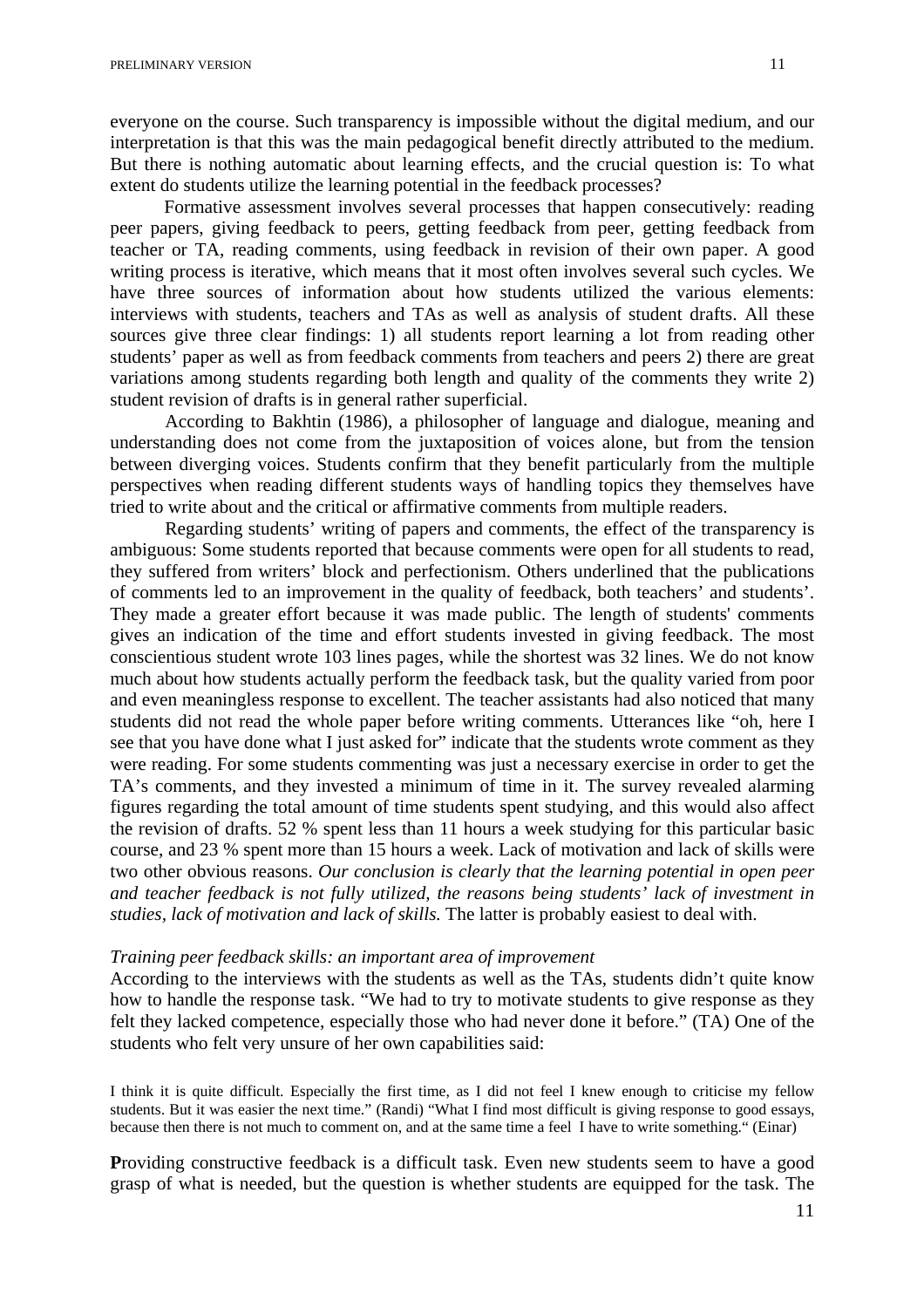survey shows that students find *giving* feedback slightly more useful than *getting* peer feedback. This may be due to low quality of the peer assessment. In the interviews students are able to formulate what constitute good and useful feedback. When asked what was a useful commentary, students typically answered:

Giving constructive feedback is most important. And giving reasons for the comments, both the positive and the negative, for instance "it is good that you have considered this aspect of the topic" or "you do a good job seeing the connection between these two aspects". When criticizing, you also need to be concrete about what you do not understand or what is poorly formulated; exemplify and give specific reference in the text (Einar).

When a fellow student just writes that paragraph three is poorly formulated, it does not help me much if I do not know what is wrong. But if he writes: Here you need a reference to xx" or "Here you should underpin your assertion in order to make it stronger" it would help me a lot when I try to revise the paper (Reidar).

*We will argue that in order to utilize the learning potential in the open feedback process of the history portfolios, it is necessary to train students in giving peer feedback and to focus on quality criteria of the genre they are expected to master.* Sluijsmans' study "Student involvementin assessment"  $(2002)^7$  is relevant here. There are strong elements of assessment in the feedback that history students are asked to give to fellow students' drafts, but the task is not presented to them as an assessment task. Students are simply asked to give 'response', 'comments' or 'feedback' and the purpose is to offer help in the writing and revision process. In Norway peer feedback has been advocated in the context of process oriented writing instruction, and in schools this feedback is more often writer-based than criteria-based (Dysthe 1999). But students face the problem that they know neither the genre demands nor the quality criteria. In Norway as in most European countries academic writing has not been explicitly taught at the universities and students are supposed to learn the genres as they go along. Assessment criteria have also traditionally been implicit. When specifically asked, the teachers in history did not see the need for making criteria explicit. This coincides with the results of a study made at three other departments at the University of Bergen (Dysthe 2002).

*Our conclusion is that open feedback requires that teacher formulate explicit criteria, discuss them with students and train them in using criteria based feedback as well as general revision skills.* According to the teacher assistants many students seemed to have problems revising both on a global and on paragraph level:

I noticed that often when I had commented a sentence or a passage that needed revision, the students very often just deleted the whole passage instead of revising it (Maja, TA). I was surprised that the second version of the student papers was very much like the first one. I was rather annoyed since I spent much extra work going through the second draft, only to discover that the changes students had made were just cosmetic (Arnstein, TA) I gave very thorough feedback and even so the revisions in the final drafts were minimal (Maja TA).

Another factor which may influence the benefit students have from formative assessment is *when* revisions are called for. In the history model students are not asked to revise a draft before they start writing the next paper. Instead they are advised to revise all the portfolio papers at the end of course before the portfolio is closed. The rationale behind this is that students can then benefit from what they have learnt throughout the whole semester, but the back side of this practice is that students have forgotten much of what they actually learnt from the feedback in the midst of the writing process.

<span id="page-11-0"></span><sup>7</sup> In her study Sluijsmans (2002) focused on the importance of training peer assessment skills in problem based courses where alternative assessment was used. The concepts 'feedback' and 'peer assessment' are often treated as synonyms in the assessment literature (Toppings 2003, p. 66). Falchnikov (1995), however, defines peer assessment as the process of rating their peers, while Somervel (1993) "indicates that at one end of the spectrum peer assessment may involve feedback of a qualitative nature or, at the other, may invole students in marking. (quoted from Dochy, Segers & Sluijsmans 1999, p 337).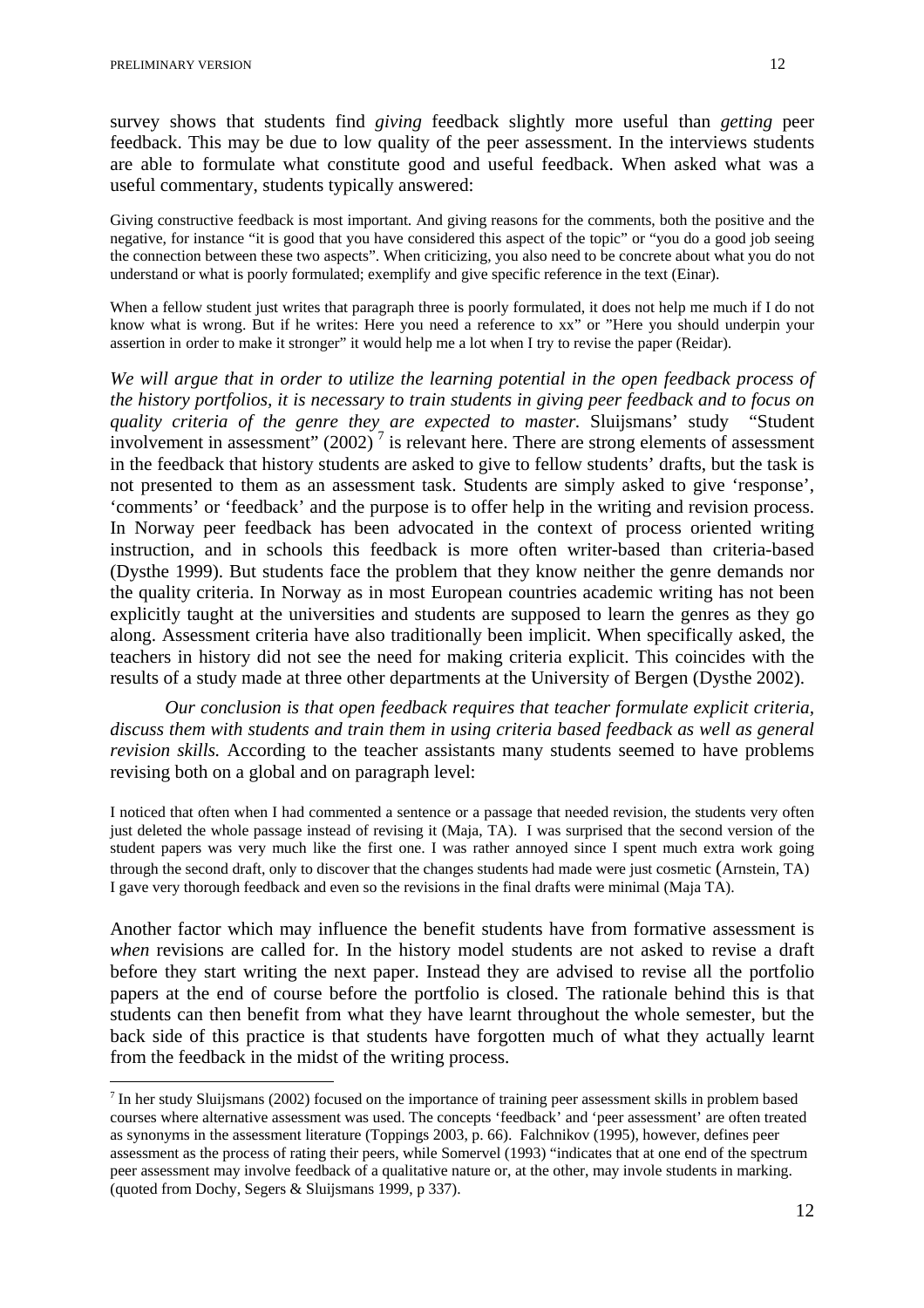#### **Summary of findings and educational significance of the study**

In Norway we are now in a transition phase where cultures of learning and cultures of assessment are changing and live side by side in all educational institutions. When the History Department introduced portfolio assessment in 2001, it was a break with several aspects of pedagogical traditions in the Humanities and Social Sciences at Norwegian universities: Traditional sit down exams at the end of term were replaced by a portfolio collection of essays produced throughout the semester, essay writing was no longer voluntary, peer feedback became compulsory, teachers responded to drafts and students were expected to exercise self assessment by selecting 4 of 6 essays for final grading. The digitalization of the handling of student papers meant that that the former privacy of student writing as well as of advising individual students, was exchanged for transparency within the LMS.

To those who have followed the international debate on teaching and assessment in higher education, these changes may seem commonplace. In the context of our university culture, and particularly in an old and traditional academic discipline, however, they represent dramatic shifts for both students and teachers. Most students regard the formative assessment through both peer and teacher feedback as an improvement of the learning environment, but the price to pay is control. The 'exam giving university' with its freedom of how to study is exchanged for a series of strict deadlines, and the critics argue that the universities are turning into schools and that the close follow up and control of students will counteract critical thinking and creativity. Teaching assistants are becoming a much more important part of the system; a necessary prerequisite for giving feedback on the greatly increased number of student papers.

We would argue, however, that the students are not reaping the full benefit of digital portfolios because the department does not take the full consequences of the changes that have been instituted. *Digitalization of portfolios is a basic prerequisite for an effective feedback system, but our study has shown that it does not ensure high quality feedback, nor that students actually use it when they revise. The unused learning potential of formative assessment is dependent on students' skills to give as well as to utilize feedback. In order to get full benefit of the portfolio assessment model where students, teachers and teacher assistants invest much time in giving response, the introduction of genre knowledge, explicit assessment criteria and training response and revision skills seems necessary.* Such training runs counter to the university culture where the focus has been on the transmission of disciplinary knowledge, not on procedural or pedagogical knowledge, but the new demands on university students require new measures. If we formulate this common-sense insight in more theoretical language: Digital portfolios are new mediating cultural tools in history, but the learning strategies and skills that ensure full benefit, have not yet become embedded in the culture and common knowledge among students, nor has reflection and self-assessment been taken up in the repertoire which teachers and students regard as necessary for academic learning. Cultural tools can change the context for learning, but it is *the use of the tools* that makes the difference. From a socio-cultural perspective assessment is a fundamental part of the whole learning environment. By integrating digital portfolios in the students' learning process, the History Department improved the learning opportunities for students in line with the Quality Reform. It is a paradox, however, that the reduction of the size of course modules, which also was a result of the Reform, changed the portfolio model and resulted in less opportunities for self-assessment. This is an example of how one part of an educational reform may hamper another, and neither ICT nor portfolios in themselves guarantee success.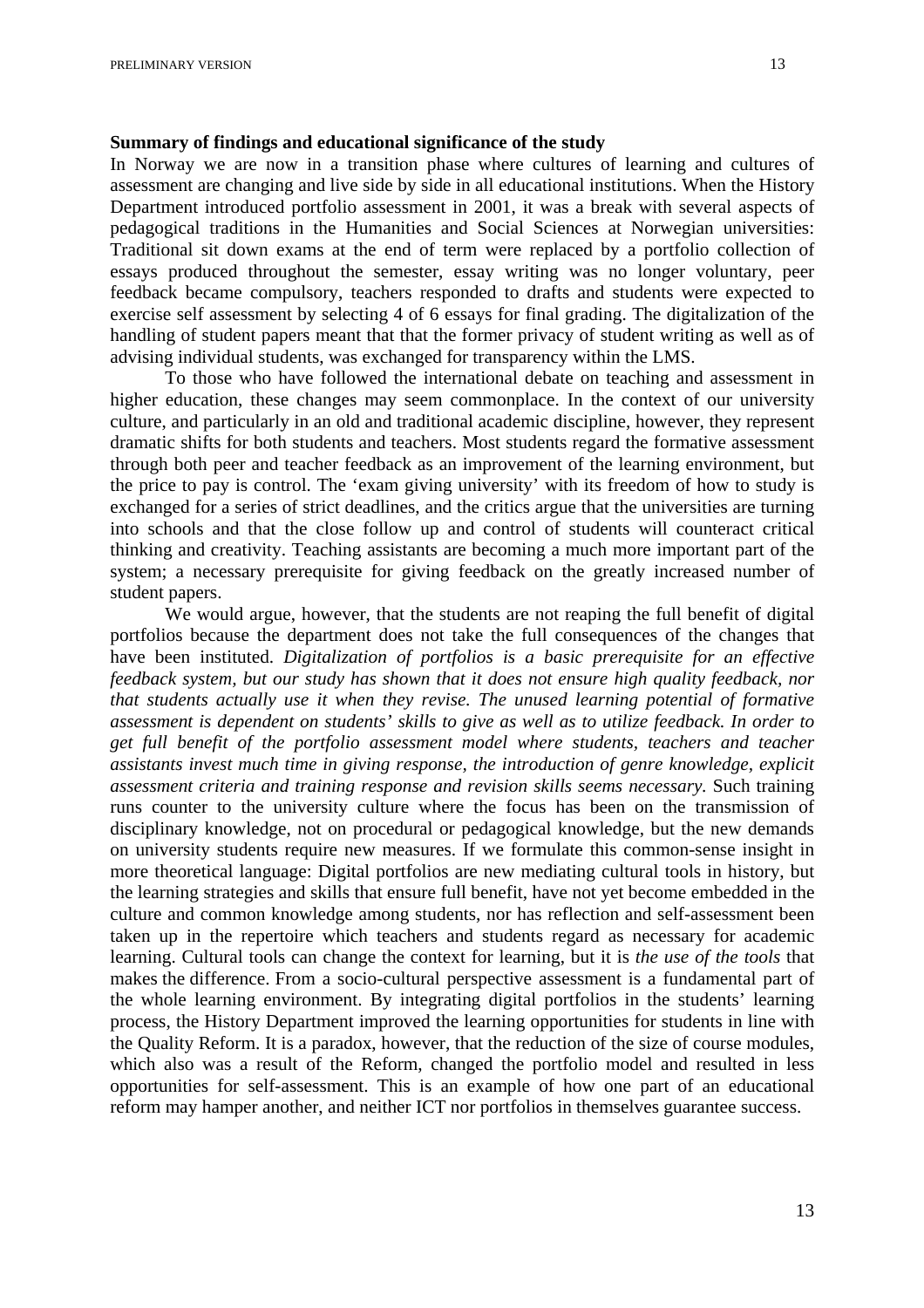#### **Appendix: Student evaluations of portfolio assessment**

In the digital evaluation survey conducted by the institute in June 2003, students were asked to indicate one of three levels of satisfaction with the items asked for: high, average, low.

|                                                                  | High   | Average         | Low |
|------------------------------------------------------------------|--------|-----------------|-----|
| How satisfied are you with portfolio assessment?                 | 73     | 22              | ◠   |
| Would you recommend portfolio to a friend?                       | 88 yes | 6 <sub>no</sub> |     |
| How would you rank the benefit you have had from writing papers? | 88     | 8               | 2   |
| Learning benefit from giving peer response                       | 41     | 43              | 14  |
| Learning benefit from teacher response                           | 79     | 17              |     |
| Learning benefit from peer response on your drafts               | 51     | 46              | 2   |
| Learning benefit from reading fellow students' papers            | 60     | 37              | ∍   |
| Learning benefit from asynchronous discussions                   | 10     | 27              | 37  |
| Learning benefit from reading                                    | 73     | 27              |     |
| Learning benefit from group meetings                             | 19     | 38              |     |

Fig. 4: Student evaluation of aspects of portfolio assessment

As can be seen from the scores in Fig. 4, students are very satisfied with portfolio assessment in general, with 73 % indicating high satisfaction and 88 % who would recommend a course with portfolio assessment to a friend. (There were some variations among the students in the five topic groups.) When asked about the learning benefit of different elements of the portfolio process, students ranked the writing of essays highest (88 high) and teacher feedback second highest (79 high). Teacher feedback includes feedback given by teacher assistants who are responsible for giving response to all basic students' portfolios. History has made a point of employing only TAs who had finished their Master Degree in history. They receive no specific training for their formative and summative assessment tasks, but they emphasized in the interviews that their experience in writing groups and manuscript seminars while writing their master thesis had been invaluable for both the formative and the summative assessment tasks. The learning involved in *giving* feedback to peers was seen as about as high as *receiving peer feedback on drafts. Reading fellow students' papers got an even higher score. These statistical* results are interesting because they corroborate the impression from the interviews and indicate that there is no negative effect of making peer feedback compulsory. But we have to analyze the interviews and the written texts themselves in order to get more than a superficial picture of how the formative assessment functions in practice.

#### **REFERENCES:**

BAKHTIN, M.M. (1981) **The dialogic imagination: Four essays** *by M.M. Bakhtin*. Ed. Michael Holquist. Trans. Caryl Emerson & Michael Holquist. Austin: University of Texas Press.

BAKHTIN, M.M. (1986) **Speech genres and other late essays***.* Ed. Caryl Emerson & Michael Holquist. Trans. V. W. McGee. Austin: University of Texas Press.BLACK, I, et al. (eds.) (1994) **New directions in portfolio assessment. Reflective practice, critical theory and large-scale scoring.** (Portsmouth, NH, Boynton/Cook, Heinemann)

BLACK, P. J. & WILLIAM, D. (1998) Assessment and classroom learning. **Assessment in Educationa: Principles, Policy and Practice**, 5 (1), 7-73.

BONK, C.J. & KING, K.S. (eds.) **Electronic clooaborators. Learner-centrered technologies for literacy, apprenticeship and discourse**. Mahwah; N.J: Laurence Erlbaum.

BROWN, G, BULL, J. & PENDLEBURY, M. (1997) **Assessing student learning in higher education.** (London/New York, Routledge)

DOCHY, F., SEEGERS, M. & SLUIJSMANS, D. (1999) the use of self-, peer and co-assessment in higher education: a review. **Studies in Higher Education**, 331-350.

DYSTHE, O. (1996) The Multivoiced Classroom. Interaction of Writing and Classroom Discourse. **Written Communication**, Vol 13. p. 385-425.

DYSTHE O. & BREISTEIN, S. (1999). **Fagskriving og rettleiing ved universitetet: Intervjustudie ved Institutt for adminstrasjon og organisasjonsvitenskap.** Bergen: Program for læringsforskning, Universitetet i Bergen.

DYSTHE, O. (ed.)(2001) **Dialog, samspel og læring.** (Oslo, Abstrakt) (Dialogue, interaction and learning)

DYSTHE, O. (2002) Professors as mediators of disciplinary text cultures. **Written Communication**. 19, 4, s. 458-493

DYSTHE, O. & ENGELSEN, K.S. (eds.) (2003) **Mapper som pedagogisk redskap. Perspektiver og erfaringer** [Portfolios as pedagocial tools. Perspectives and experiences..] Oslo: Abstrakt forlag.

GIPPS, C. (1994) **Beyond testing. Towards a theory of educational assessment**. (London, Falmer Press)

GREENO, J. COLLINS, A., RESNICK, L. 1996. *Cognition and Learning*, in D. BERLINER & R. CALFEE, (ed.) *Handbook of Educational Psychology*, pp. 15-46.